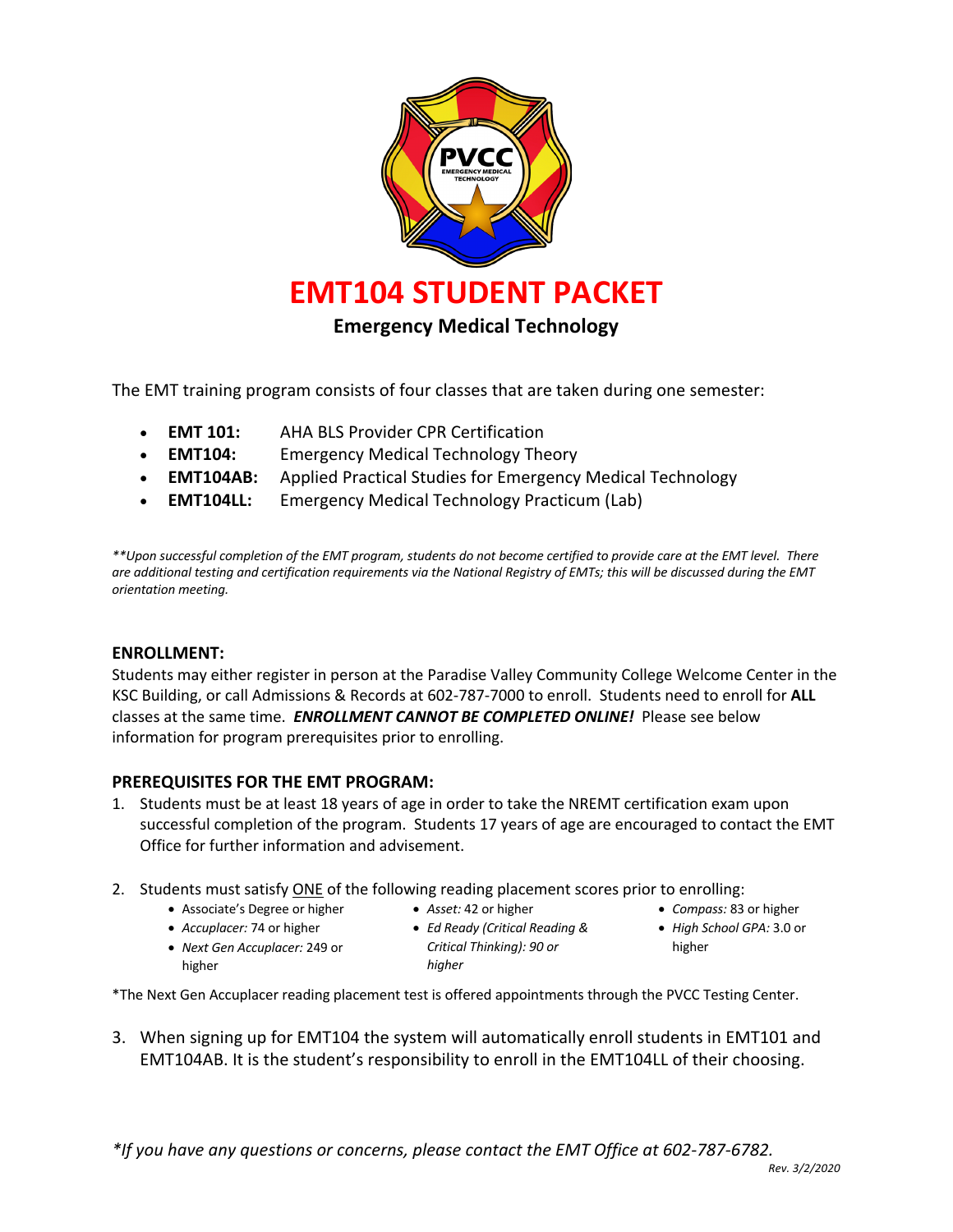

# **Emergency Medical Technology**

## **Additional Information**

## **BACKGROUND CHECK / DRUG SCREEN / IMMUNIZATION REQUIREMENTS:**

The EMT Program no longer schedules EMT students for in-hospital clinical time. As a result, there are no required background checks, drug screens, or immunization requirements for EMT104 students.

## **CRIMINIAL DISCLOSURE REQUIREMENTS FOR CERTIFICATION:**

The AZ DHS Bureau of EMS and the National Registry of EMTs require the disclosure of an applicant's criminal history when applying for certification. For additional information, consult the AZ DHS Bureau of EMS at 602-364-3186 or the National Registry at www.nremt.org.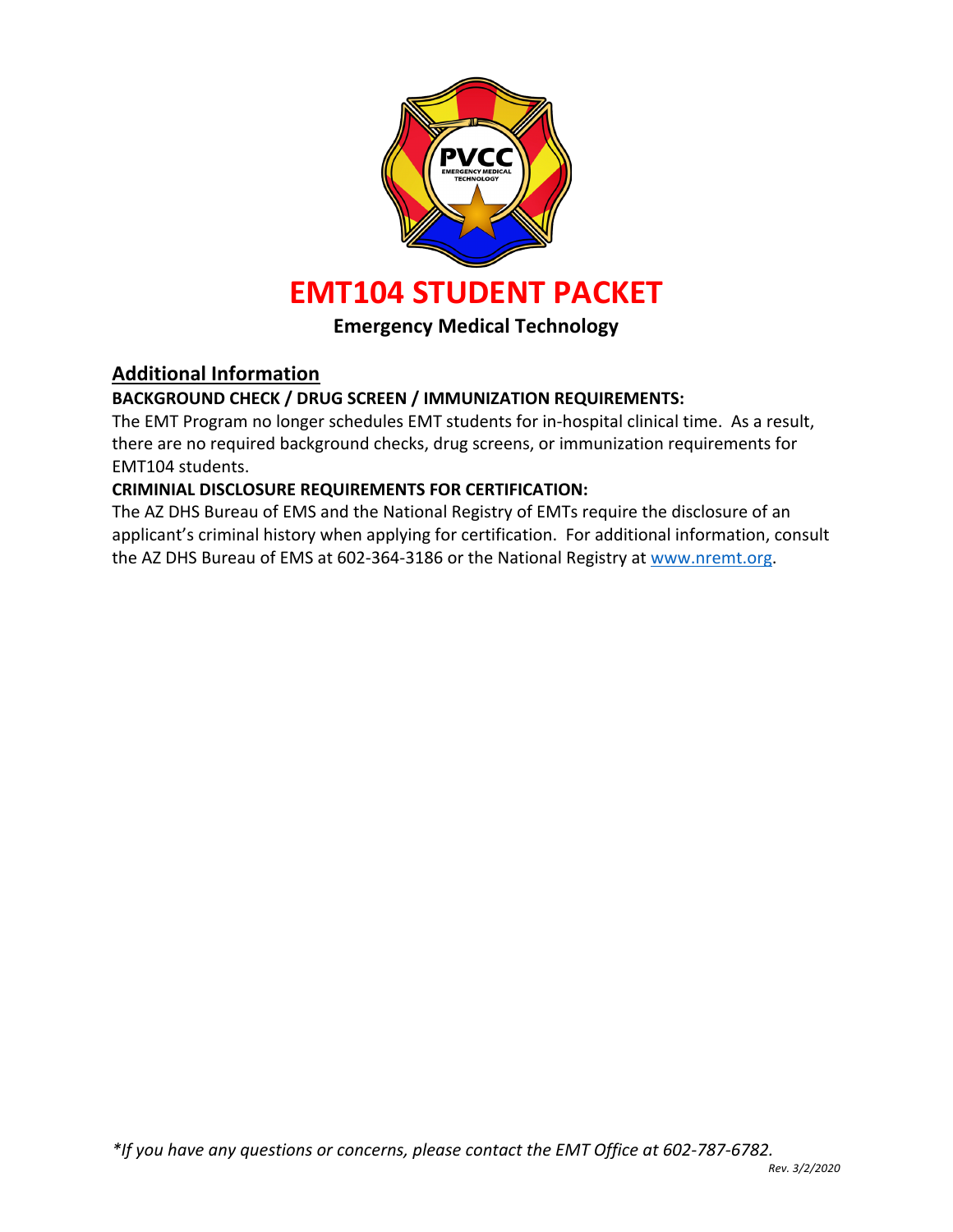

**Emergency Medical Technology**

# **EMT COURSE COSTS**

1 Credit Hour = \$85 for in-state tuition

### **Basic Life Support/Cardiopulmonary Resuscitation (CPR) for Health Care Providers (EMT101)**

*Credits:* 0.5 @ \$42.50 *Course Fee:* \$50 No books required.

#### **Emergency Medical Technology (EMT104)**

*Credits:* 10 @ \$850 *Course Fee:* \$150 *Emergency Care & Transportation of the Sick & Injured (Required)\** 11<sup>th</sup> edition AAOS ISBN: 9781284117608

### **Applied Practical Studies for Emergency Medical Technology (EMT104AB)**

*Credits:* 0.5 @ \$42.50 *Course Fee:* \$50 No books required.

### **Emergency Medical Technology Practicum (Lab) (EMT104LL)**

*Credits:* 2.0 @ \$170.00 *Course Fee:* \$50 No books required.

#### **Estimated total costs = \$1405**

*\*Student fees cover the cost of supplies and equipment. Students may have additional costs for personal equipment.*

*\*If you have any questions or concerns, please contact the EMT Office at 602-787-6782.*